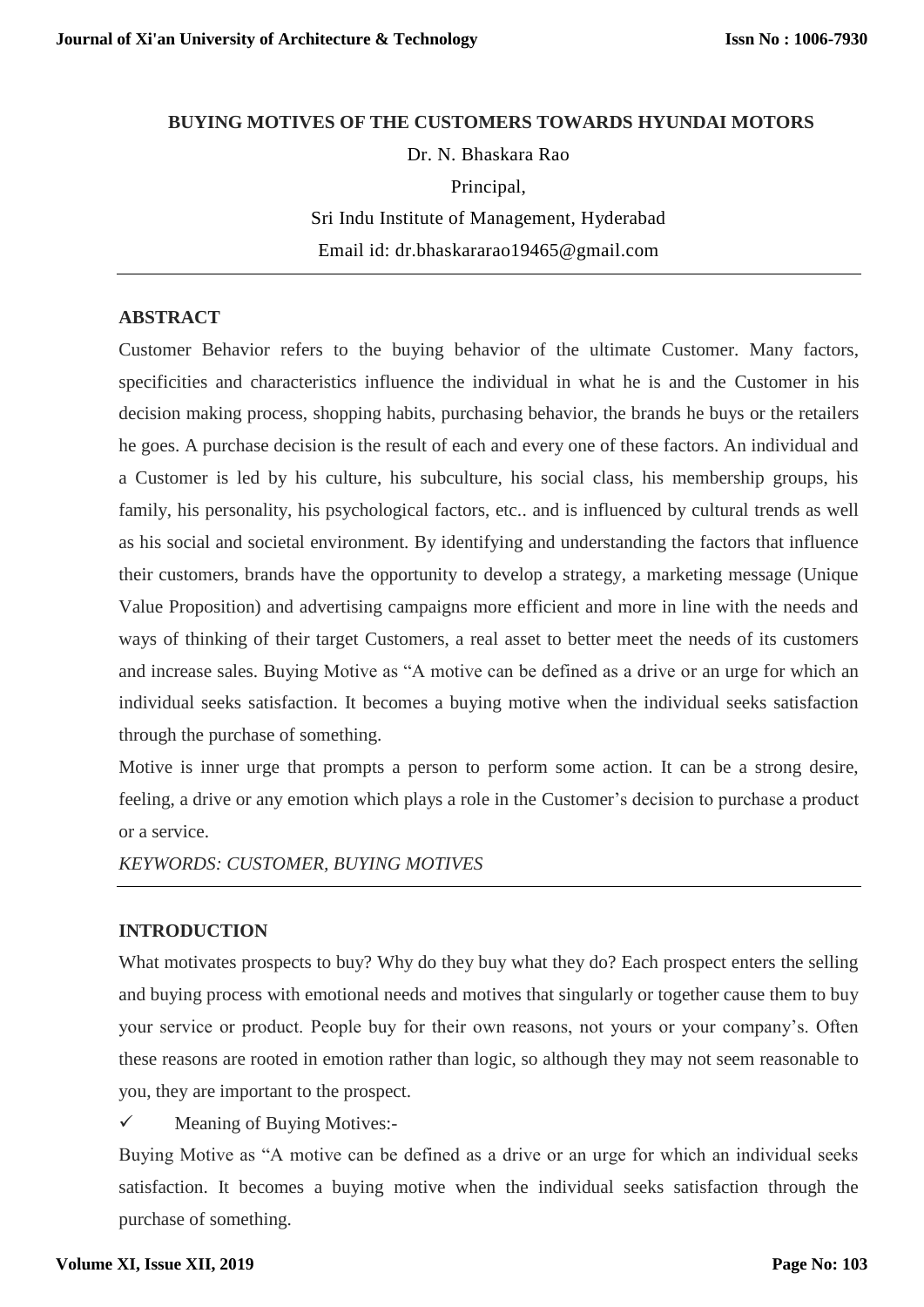Motive is inner urge that prompts a person to perform some action. It can be a strong desire, feeling, a drive or any emotion which plays a role in the Customer's decision to purchase a product or a service.

According to D.J.Duncan, ―buying motives are those influences or considerations which provide the impulse to buy, induce action or determine choice in the purchase of goods and service.

 $\checkmark$  Characteristics of Buving Motive

There is a process by which individual decides whether, what, when, from whom, where & how much to buy.

- It comprises of mental and physical activities of a Customer.
- Individual behaviour is also influenced by internal and external factors.
- There is drastic change in the attitude and behaviour of Customer.
- $\checkmark$  Types of buying motives:-
- 1. Product or patronage motives
- 2. Emotional and rational motives
- 3. Inherent and learned motives
- 4. Latent and Manifest motives
- 5. Psychological buying motives
- 6. Environmental Buying Motives
- **1.** Product or Patronage motives:-

**a.** Product Motives:-It refers to those influences and reasons which make the Customer to buy a certain product in preference to another. These explain why people buy a certain product. Product are of two types

**i.** Primary product motives: These motives induce a Customer to purchase general class of the product. These motives relate to the basic needs of people like hunger, thirst, sleep.

**ii.** Selective product motives: These motives determine which particular brand or item will be purchased from the general class

 Patronage motives: - These are the motives which determine where or from whom products are purchased. These are the considerations which induce a buyer to buy goods from specific stores. Patronage motives includes

- Price
- **Location**
- **C**uality
- Variety
- Services
- Personality of Salesman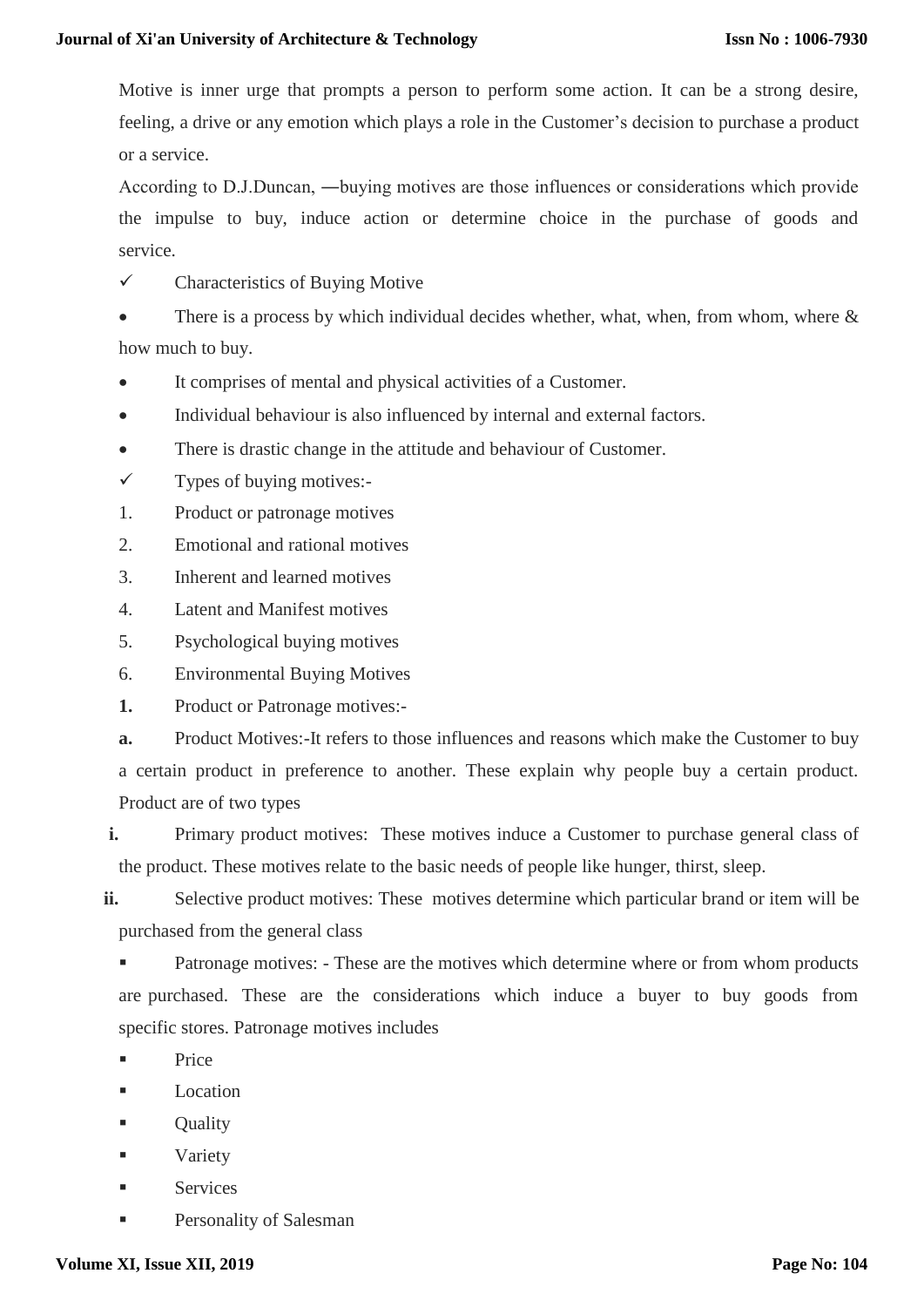#### **Journal of Xi'an University of Architecture & Technology**

**2.** Emotional and Rational motives:-

**a.** Emotional motives: These are the motives which are affected by the feeling of heart. Thus, motives are physiological and psychological needs such as thirst , hunger, sex attraction etc. The emotional motives are of the following types

- Love of others
- Social acceptance motive
- Vanity motive
- Recreation and relaxation motive
- Emulative motive
- Comfort and convenience motive

**b.** Rational motives: These are the motives where a Customer takes the decision of purchasing a product by his head and means i.e., after careful consideration and logical thinking. In making rational purchases, the Customer considers price, durability, dependability, efficiency etc. Rational motives are of the following types:

- Monetary gain
- Efficiency in operation
- Dependability motive
- **3.** Inherent and Learned motives:-

**a.** Inherent motives: These are the motives for the satisfaction of which a Customer his best efforts and if these motives are not satisfied he feels mental tension

**b.** Learned motives: These are the motive which are acquired or learned by a Customer from the environment and education. These motives are social status, social acceptance, religious belief, fear, security etc.

**4.** Latent and Manifest motives:-

**a.** Latent motives: Motives that the Customer is unaware of or unwilling to recognize, harder to identify require projective techniques to identify.

**b.** Manifest motive: Motives that the Customer is aware of and willing to express.

**5.** Psychological buying motives:-

Psychological factors include:

 Motives-A motive is an internal energizing force that orients a person's activities toward satisfying a need or achieving a goal. Actions are effected by a set of motives, not just one. If marketers can identify motives then they can better develop a marketing mix.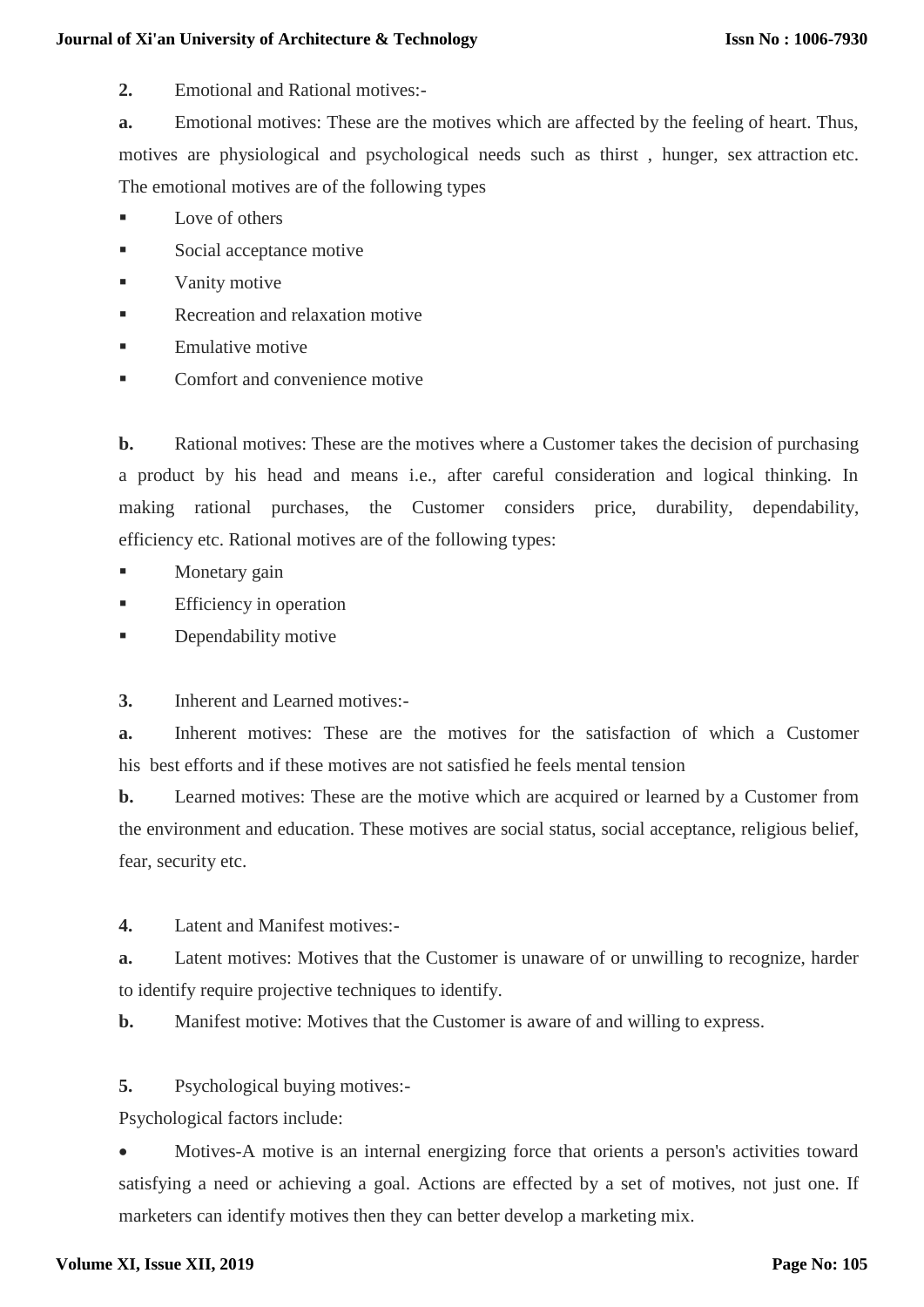## **Maslow hierarchy of needs!!**

- Physiological
- Safety
- Love and Belonging
- Esteem
- Self Actualization

# **Environmental Buying Motives:-**

The set of needs an individual experiences at a particular time are often activated by specific cues in the environment. Without these cues, the needs might remain dormant. For example, a young college student may see a new, slick-looking cell phone model with more features displayed in a store window. The exposure may make him unhappy with his old cell phone and cause him to experience tension that will be reduced only when he buys himself the new cell phone model.

## **RESEARCH PROBLEM:-**

The company wants to know more about the various factors customers that motivate them to purchase Hyundai Cars. It's very important for every marketer to know about the buying motives of the customers because it helps them to design proper policies and programs to attract customers. It also helps them to determine their advertisement budget.

#### **OBJECTIVES OF STUDY:**

#### **Primary Objective:**

To find out various factors that motivates customers to buy Hyundai Cars.

#### **Secondary Objectives:**

- $\checkmark$  To find out which is the most preferred source for awareness.
- $\checkmark$  To find out which is the most preferred preference for buying Hyundai Cars.
- $\checkmark$  To find out who gives suggestion while buying Hyundai Cars.
- I. To know which class of customers is using Hyundai Cars.
- II. To know at what level customers are influence by financing facility.

#### **RESEARCH DESIGN:-**

A research design is a logical and systematic plan prepared for directing a research study. It is the program that guides the investigator in the process of collecting, analyzing and interpreting observations. It is a blue print for understanding project & collection of data.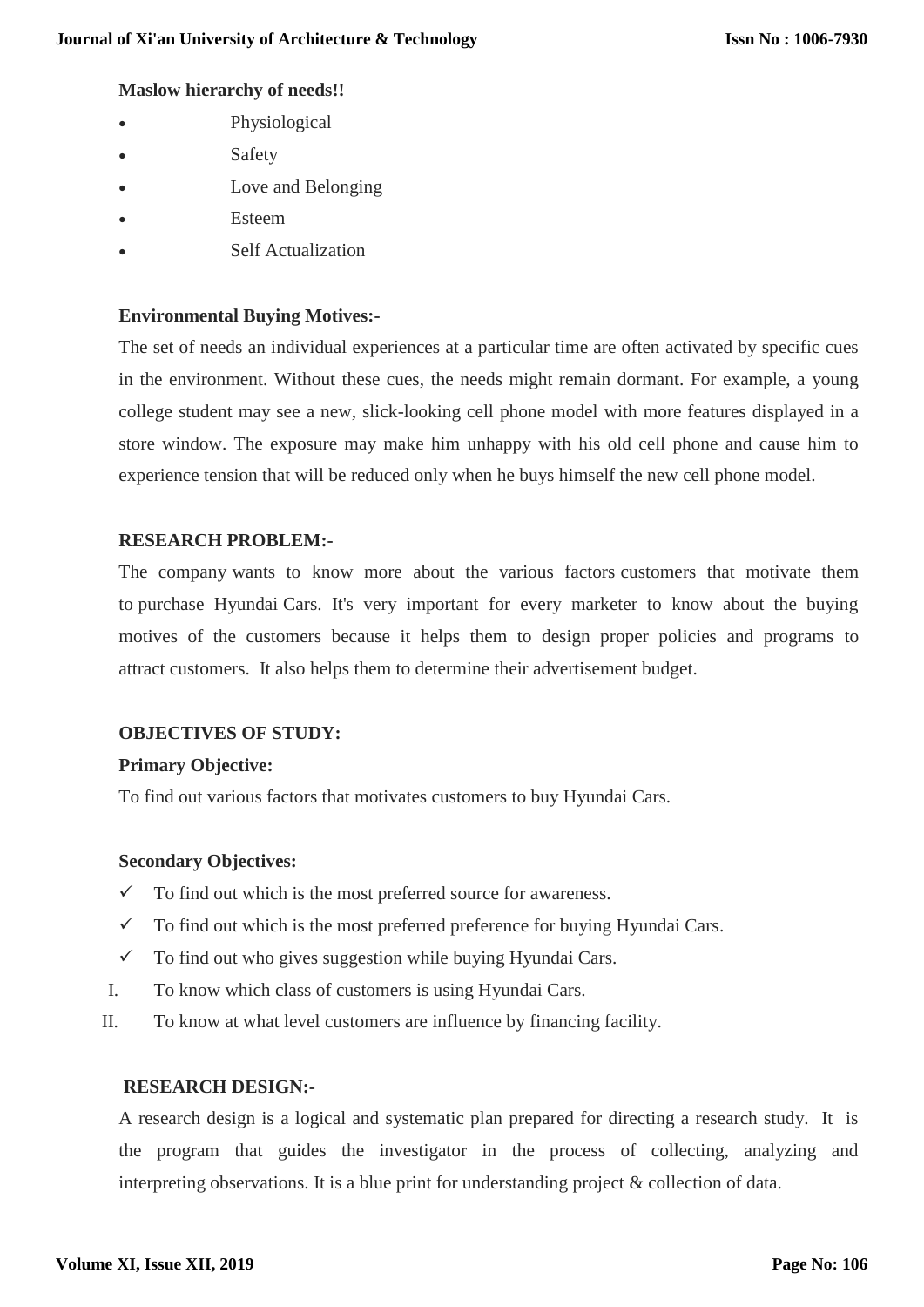There are three types of research design.

- Exploratory research design
- Descriptive research design
- Causal research design

Here, descriptive research (Cross-Sectional) design is used for analyzing buying motive of Hyundai Cars. It is very simple and more specific than exploratory study.

The descriptive study is a fact finding investigation with adequate interpretation. The descriptive study aims at identifying the various characteristics of a problem under study. It reveals potential relationships between variables and also setting the stage for further investigation later

# **DATA SOURCES**

The researcher can gather the data & information are two types;-

- 1. Primary data
- 2. Secondary data

 Collection of Primary data:- Primary data are collected on original information gathered for a specific purpose either through personnel interviews/questionnaires etc.

 Collection of Secondary data: -:- Secondary data for the study were collected from the library reference, technical and subject based books, journals and magazines, websites and other previous studies. To know about details of HMIL data is collected from magazine, web pages etc. In this research project I am using Primary Data collection through questionnaire.

#### **RESEARCH INSTRUMENTS:-**

In the marketing research it has main research instruments in collection the primary data that is questionnaire.

The structured questionnaire is the research instrument to collect the primary information for this marketing research projects. A Questionnaire consists of a set of question presented to respondent for their answers. Questions may be open ended or close ended, it depends upon the

# **Marketing Research:**

Sampling Plan:-

a. Sample Unit:-

Who is to be surveyed? The marketing research must define the target population that will be sampled. The sampling unit for the project is taken from Navsari who are the current users of Hyundai Cars.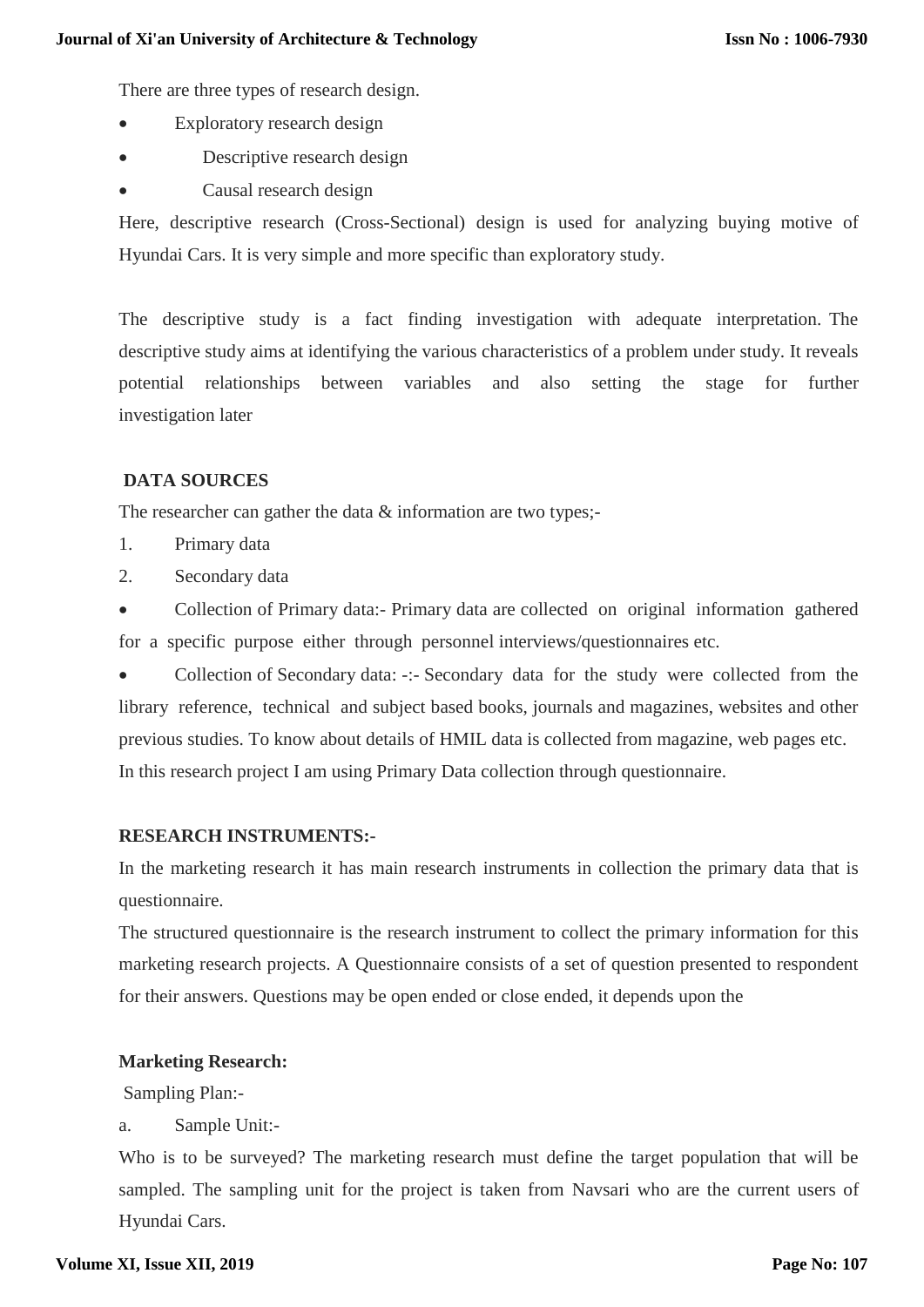## Sample Size: -

How many customers should be surveyed large samples can give the more reliable results then small samples yet it is more costly than small samples. I have taken 150 samples in this project survey.

b. Sampling Method:-

Sampling is the process of selecting units (e.g., people, organizations) from a population of interest so that by studying the sample we may fairly generalize our results back to the population from which they were chosen. In short, the process of drawing sample from a population is known as a sampling.

## **Two types of sampling methods are:-**

- I. Probability Sampling
- II. Non probability Sampling

For Present study Non probability sampling method is use and in that convenience sampling technique is taken for use.

Non probability sampling it is not based on the theory of probability. It does not provide a chance of selection each population element. The merit of this type sampling is simplicity, convenience and low cost.

Convenience sampling:- In this project convenience sampling is to be used because it is less costly, time saving, and easier than probability sampling.

Contact Method:-

Once the sampling plan has been determined it must be decide how the respondent should be contacted i.e. by Mail, telephone, personal, and on-line-interview.

In this research project I have use contact methods of personal interview & telephone interview.

# **LITERATURE REVIEW**

A motive is an internal energizing force that directs persons' activities towards satisfying needs or achieving goals. Buyers' actions are affected by a set of motives rather than by just one motive. Motives also affect the direction and intensity of behaviour, Pride and Ferrel, (2010). Furthermore, motives can be explained as drives, impulses, wishes or desires that initiate the sequence of activities known as behaviour, Udell, (2001)

According to Udell, (2001), the importance of customer buying motives in the marketing success of a product was emphasized forty years ago in the pioneering work of researcher Melvin T. Copeland. In an attempt to present a classification of motives useful to business management, Copeland proposed separating them into two categories, rational and emotional: These motives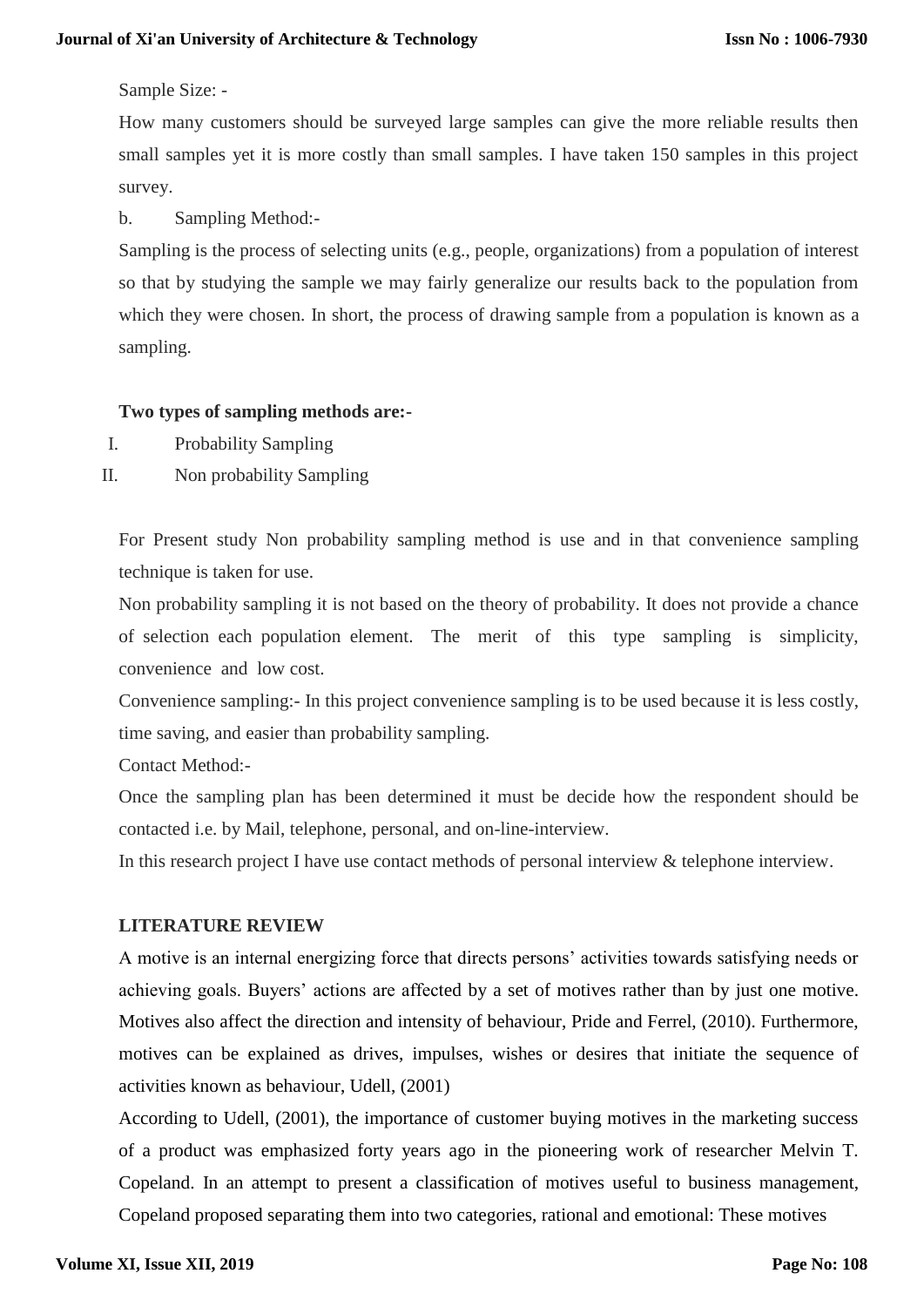have their origin in human instincts and emotions and represent impulse or unreasoning promptings to action. By going through the classifications of Copeland and other experts in the subject matter, Udell, (2001), has introduced a new classification of buying motives by dividing them in to two extremes, those which are operational and those which are sociopsychological. He further explains that the operational buying motives as those reasons for the purchase that are directly related to the anticipated performance of the product and sociopsychological motives as reasons for the purchase that are indirectly related to the anticipated performance of the product and directly related to the consumers social and psychological interpretation of the product.

## **Evolving Concepts**

Consumers make many buying decisions every day. Most large companies conduct researches on consumer buying decisions in great detail to answer questions about; what consumers buy? , where they buy? , how and how much they buy? , when they buy? and why they buy?. Though the questions are set and straight forward, learning about the whys of consumer buying behaviour is not as easy as the answers are often locked deep within the consumers mind. In some cases the customers themselves are not aware of what exactly influence their purchases. There the buying decisions are made at unconscious level which shows the vitality of a depth understanding prior to next step, Kotler and Armstrong, (2008).

According to Kotler and Armstrong, (2008), customer purchases are influenced strongly by cultural, social, personal, and psychological characteristics. The cultural factor exerts broad and deep influence on consumer behavior. The marketer needs to understand the role played by the buyers' culture, sub culture and the social class. Social factors are being sub grouped as small groups, family and social roles and status. A buyers' decision also influenced by personal characteristics such as age, life-cycle stage, occupation, economic situation, life style, personality and self concept. Psychological factors including motivation, perception, learning, beliefs and attitudes are also should be taken as key concerns.

According to Gitomer, (2004), "people don't like to be sold, but they love to buy". He argues that the least powerful way of completing a transaction is teaching sales people on how to sell, and by knowing or without knowing it has been practiced for the last 120 years. As per his classification, customer buying motives consists of; (a) Purchase – Oriented, (b) Emotional - Oriented, (c) Experience - Oriented, (d) Profit or Money – Oriented and (e) Result – Oriented factors.

It is an undeniable rule that on the surface seems relatively simplistic, but when digging deeper, the complexity lies in uncovering the motive of why people buy. Uncovering buying motives goes against the strategy of "selling." Selling implies informing the prospect of who you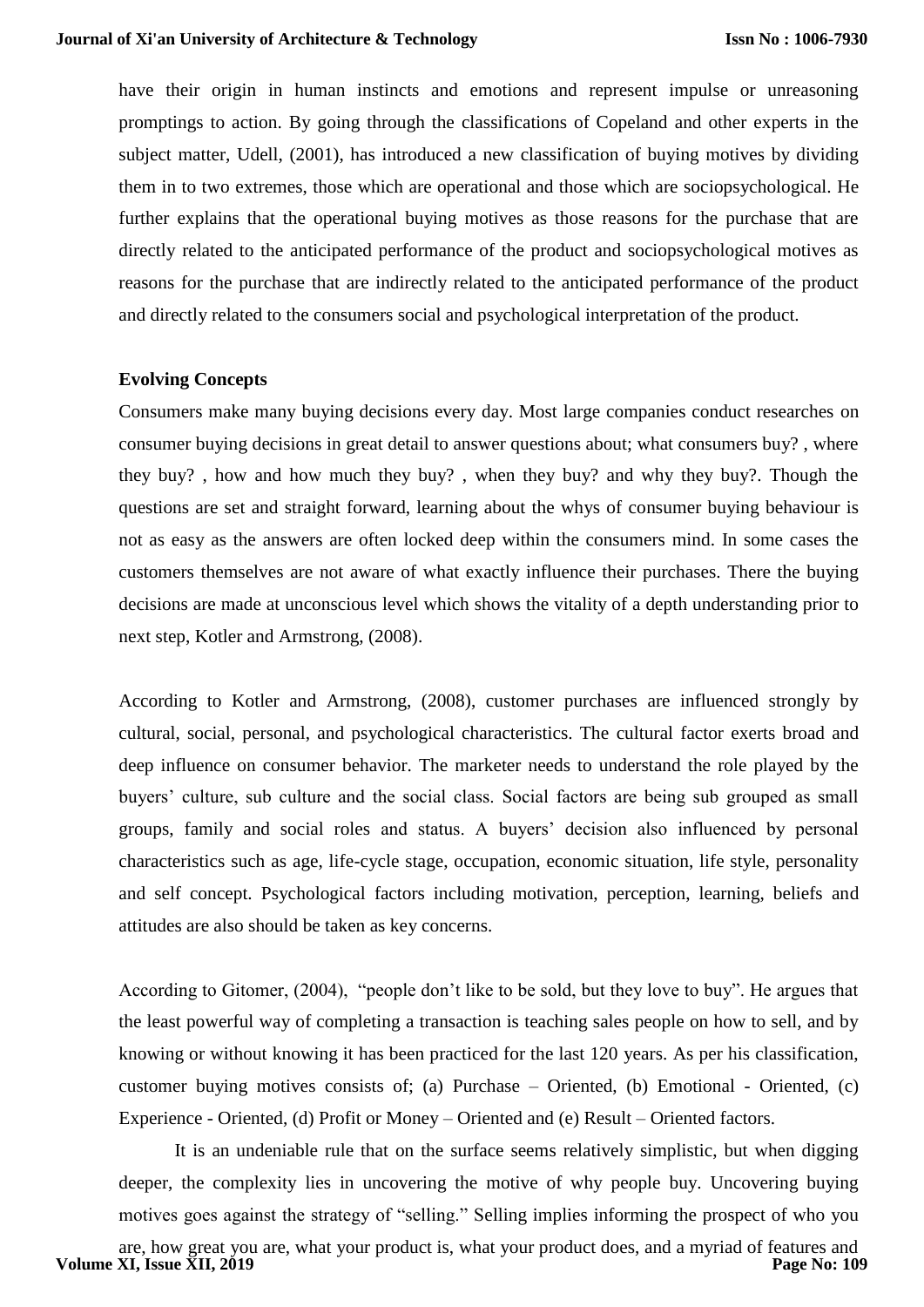benefits that most buyers are completely aware of. Uncovering buying motives is harder to do and requires a lot more work on the part of the salesperson, but if done properly will both double the sales and eliminate competitors. The fundamental principle is uncovering the prospects "why." Why do they want this? Why do they need this? Why is it important that they buy it now? And assorted other emotional questions that create what is known as buyer urgency. Once the reasons for purchase decision has been understood carefully, then are able to match those motives with value, believability and trust, Gitomer, (2004). He further explains the reasons for purchase decision such as: history, past experiences, expertise, wisdom, need, want, desire to solve or resolve, desire to recover, desire to change, desire to own, desire to win, passion, fear, greed, vanity, desire to impress, peace of mind, and desired outcome. People buy for their reasons, not the sellers. If that understanding is there, then their urgency to buy is become the sellers reality. Regardless of the prospect's desire and motive to buy, reasons for selling should match the customer's reasons for buying, in other words, motives, with regards to any successful marketing attempt.

Along the process, Gitomer (2004), introduces a challenging way to perceive this comprehensive process. He comes with a concept that not to think of it as just a "motive", but to think of it as "money." Find the motive means find the money or at least the path that will leads to the desired destination. For the customer, its' not what the seller want or need. Its' what the customer feels safe buying and when he feels that it is the best time to buy. There is no any answer for urgency, especially when the sales person needs the sale but the customer is hesitating for no apparent reason. Its' their motive, emotion and logical justification balanced with their tolerance for risk.

# **DATA ANALYSIS**

Null hypothesis (H0): Model Purchase is independent to Family annual Income. Alternative hypothesis (H1): Model Purchase is not independent to Family annual income.

Following table shows relationship between Family annual income and Model Purchase.

Null hypothesis (H0): Model Purchase is independent to Family annual Income.

Alternative hypothesis (H1): Model Purchase is not independent to Family annual income.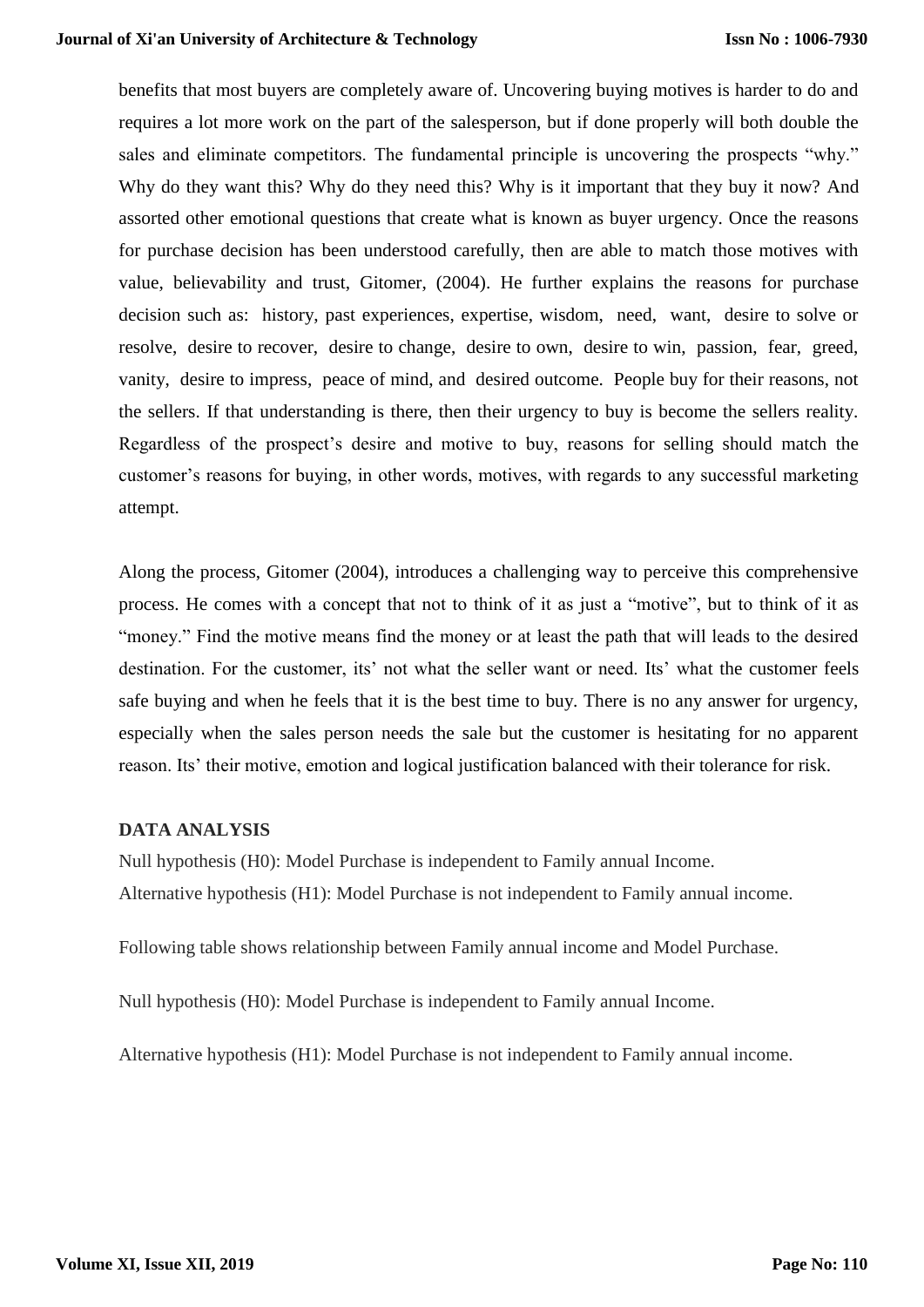$\mathbf{r}$ 

┑

 $\mathbf{r}$ 

|                        | <b>Model Purchase</b> |                |                  |                                           |                  |                  |                |
|------------------------|-----------------------|----------------|------------------|-------------------------------------------|------------------|------------------|----------------|
|                        | SantroXing            | i10            | i20              | Accent                                    | Verna            | Sonata           | Total          |
| Income 100,001 - Count | 23                    | 19             | 6                | 6                                         | $\boldsymbol{0}$ | $\boldsymbol{0}$ | 54             |
| 300,000 % within       | 67.6%                 | 51.4%          | 20.7%            | 21.4%                                     | .0%              | .0%              | 36.0%          |
| Model                  |                       |                |                  |                                           |                  |                  |                |
| Purchase               |                       |                |                  |                                           |                  |                  |                |
| 300,001 - Count        | 10                    | 14             | 21               | 15                                        | 12               | $\overline{0}$   | 72             |
| 600,000 % within       | 29.4%                 | 37.8%          | 72.4%            | 53.6%                                     | 57.1%            | .0%              | 48.0%          |
| Model                  |                       |                |                  |                                           |                  |                  |                |
| Purchase               |                       |                |                  |                                           |                  |                  |                |
| 600,001 - Count        | $\mathbf{1}$          | $\overline{3}$ | $\overline{2}$   | 6                                         | 8                | $\overline{0}$   | 20             |
| 900,000 % within       | 2.9%                  | 8.1%           | 6.9%             | 21.4%                                     | 38.1%            | .0%              | 13.3%          |
| Model                  |                       |                |                  |                                           |                  |                  |                |
| Purchase               |                       |                |                  |                                           |                  |                  |                |
| Above<br>Count         | $\overline{0}$        | $\mathbf{1}$   | $\boldsymbol{0}$ | $\mathbf{1}$                              | $\mathbf{1}$     | $\mathbf{1}$     | $\overline{4}$ |
| 900,001<br>% within    | .0%                   | 2.7%           | .0%              | 3.6%                                      | 4.8%             | 100.0%           | 2.7%           |
| Model                  |                       |                |                  |                                           |                  |                  |                |
| Purchase               |                       |                |                  |                                           |                  |                  |                |
| Total<br>Count         | 34                    | 37             | 29               | 28                                        | 21               | $\mathbf{1}$     | 150            |
| % within               | 100.0%                |                |                  | 100.0% 100.0% 100.0% 100.0% 100.0% 100.0% |                  |                  |                |
| Model                  |                       |                |                  |                                           |                  |                  |                |
| Purchase               |                       |                |                  |                                           |                  |                  |                |

| <b>Family annual Income * Model Purchase Cross tabulation</b> |  |  |  |
|---------------------------------------------------------------|--|--|--|
|---------------------------------------------------------------|--|--|--|

| <b>Chi-Square Tests</b>                                                                 |                     |     |                       |  |
|-----------------------------------------------------------------------------------------|---------------------|-----|-----------------------|--|
|                                                                                         | Value               | df  | Asymp. Sig. (2-sided) |  |
| Pearson Chi-Square                                                                      | 84.430 <sup>a</sup> | כ ו | .000                  |  |
| N of Valid Cases                                                                        | 150                 |     |                       |  |
| a. 14 cells (58.3%) have expected count less than 5. The minimum expected count is .03. |                     |     |                       |  |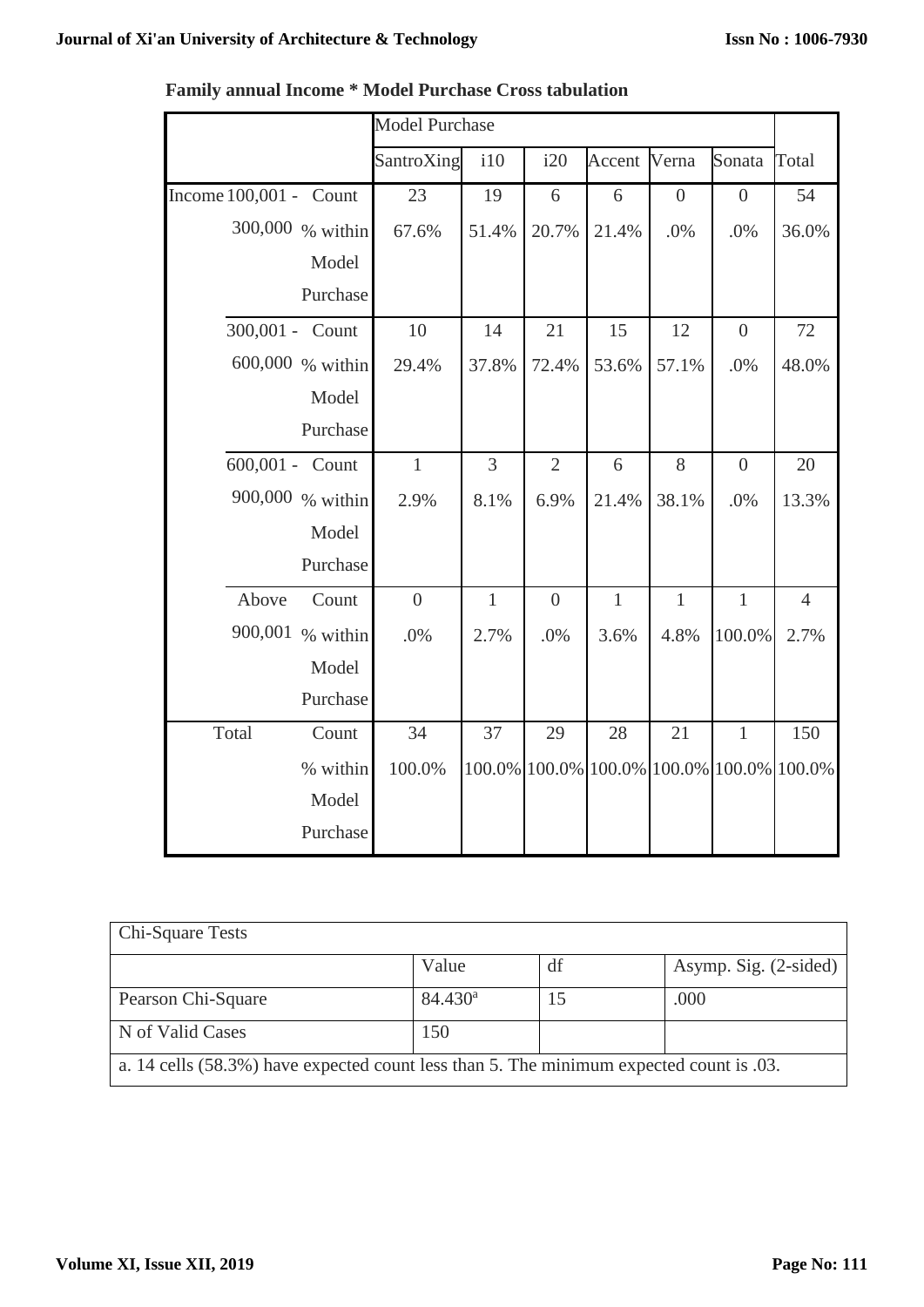Symmetric Measures

|                                                      | Value | Approx. Sig. |
|------------------------------------------------------|-------|--------------|
| <b>Contingency Coefficient</b><br>Nominal by Nominal | .600  | .000         |
| N of Valid Cases                                     | 150   |              |

# **INTERPRETATION:-**

Here, Chi-square result shows that the null hypothesis Ho is rejected. So model purchase is dependent on family annual income. Here there is moderate effect of Family Annual Income on model purchase as can seen from contingency coefficient value .600

# **FINDINGS**

The study finds that majority of the customers were highly prefer comfort of the car. In the case of awareness & getting information about Hyundai it is founds that experience users is having high influence on customers compared to other sources.

Following are the other important findings of the study:-

It is found that majority of customers fall between age group of  $31 - 40$ .

It is found that of the users of Hyundai Cars is Businessman, Service/job & Professionals

 $\checkmark$  Most of the customers of Hyundai fall in family income group of 300,001 – 600,000(48.00%).

 $\checkmark$  Most of the customers of Hyundai are Male (94.70%)

It is found that 22.70% customers have experienced Hyundai before  $\&$  they had chosen same company again.

From the study it is found that majority of the customers travel less than 30 Kms a day i.e. 44.70%.

 $\checkmark$  It is very important note that experienced users become an important source for getting aware about Hyundai with 35.50% and TV advertisement at second with 28.10%.

 $\checkmark$  Majority of suggestion for buying Hyundai car is given by family 48.00%.

 $\checkmark$  Majority of Customers has preferred Comfort, Mileage & Driving experience.

 $\checkmark$  Product performance is the most influencing factor for buying Hyundai car.39.10% customers has chosen product performance as most influencing factor.

 $\checkmark$  Most of the customer's (.91.30%) were influenced by the brand image of Hyundai.

 $\checkmark$  Majority of the customers were not influenced (46.00%) by the celebrity endorsement.

 $\checkmark$  Majority of the customers were normally influenced (36.00%) by the Financing facility.

 $\checkmark$  Majority of the customers has no experience (64.00%) with other Hyundai Service Station and 14.00% has average experience.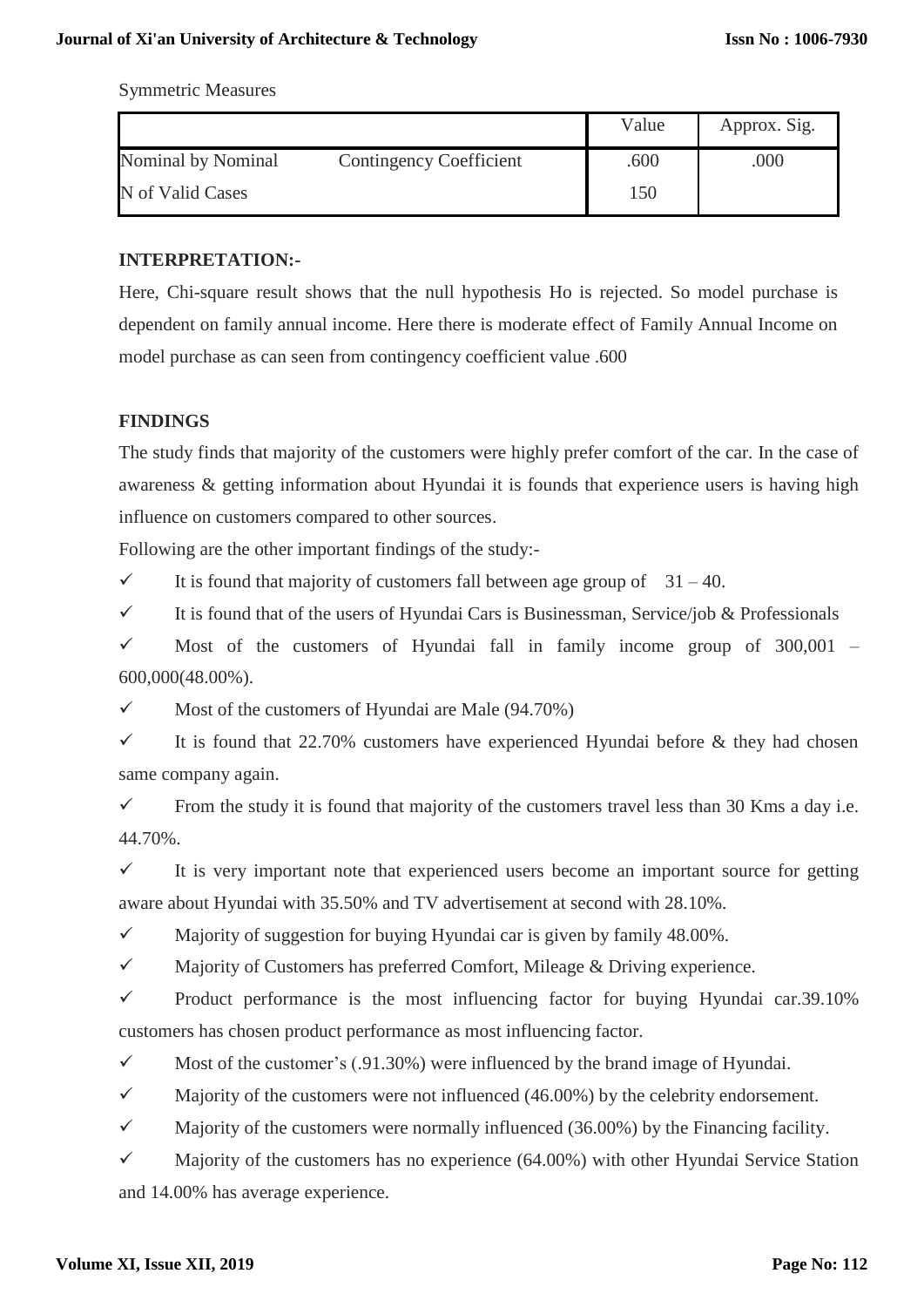It is found in Chi-Square results that there is association of daily travelling  $\&$  Family annual income on purchase of models.

 $\checkmark$  There is moderate association of daily travelling kilometers on model purchase as seen in contingency coefficient value 0.456.

 $\checkmark$  There is moderate association of family annual income on model purchase as seen in contingency coefficient value 0.600.

 $\checkmark$  Majority of customers recommend Hyundai Cars to others because of Engine technology, Driving Experience, Mileage, Quality of Cars etc.

# **CONCLUSION**

 The findings will help the company to know which factors motives customers for Buying Hyundai Car.

It also helps to decide proper marketing strategies.

Majority of suggestion for buying Hyundai car is given by family 48.00%.

Majority of Customers has preferred Comfort, Mileage & Driving experience.

 Product performance is the most influencing factor for buying Hyundai car.39.10% customers has chosen product performance as most influencing factor.

# **BOOKS:-**

 Donald R.Cooper and Pamela S. Schindler. (June-2006) Ninth Edition, Business Research Methods, Tata McGraw Hill Publishing, NewDelhi.

 Leon G. Schiffman and Leslie Lazar Kanuk (Feb 2006). Ninth Edition, Customer Behaviour, Prentice Hall, India.

 Philip Kotler, Lane Keller, Abraham Koshy, Mithileshwar Jha (2008).Thirteen Edition, Marketing Management, Pearson Education, India.

# **JOURNALS AND ARTICLES:-**

Roy Chitwood, Puget Sound Business Journal.

Chintan Bharwada Buying motives – [Do you know why do they buy?](http://loyaltyandcustomers.com/2010/02/buying-motives/)

 Kenneth C.C. Yang, Effects of Customer Motives on Search Behavior Using Internet Advertising. University of Texas

Demographics and patronage motives. University of South Carolina,